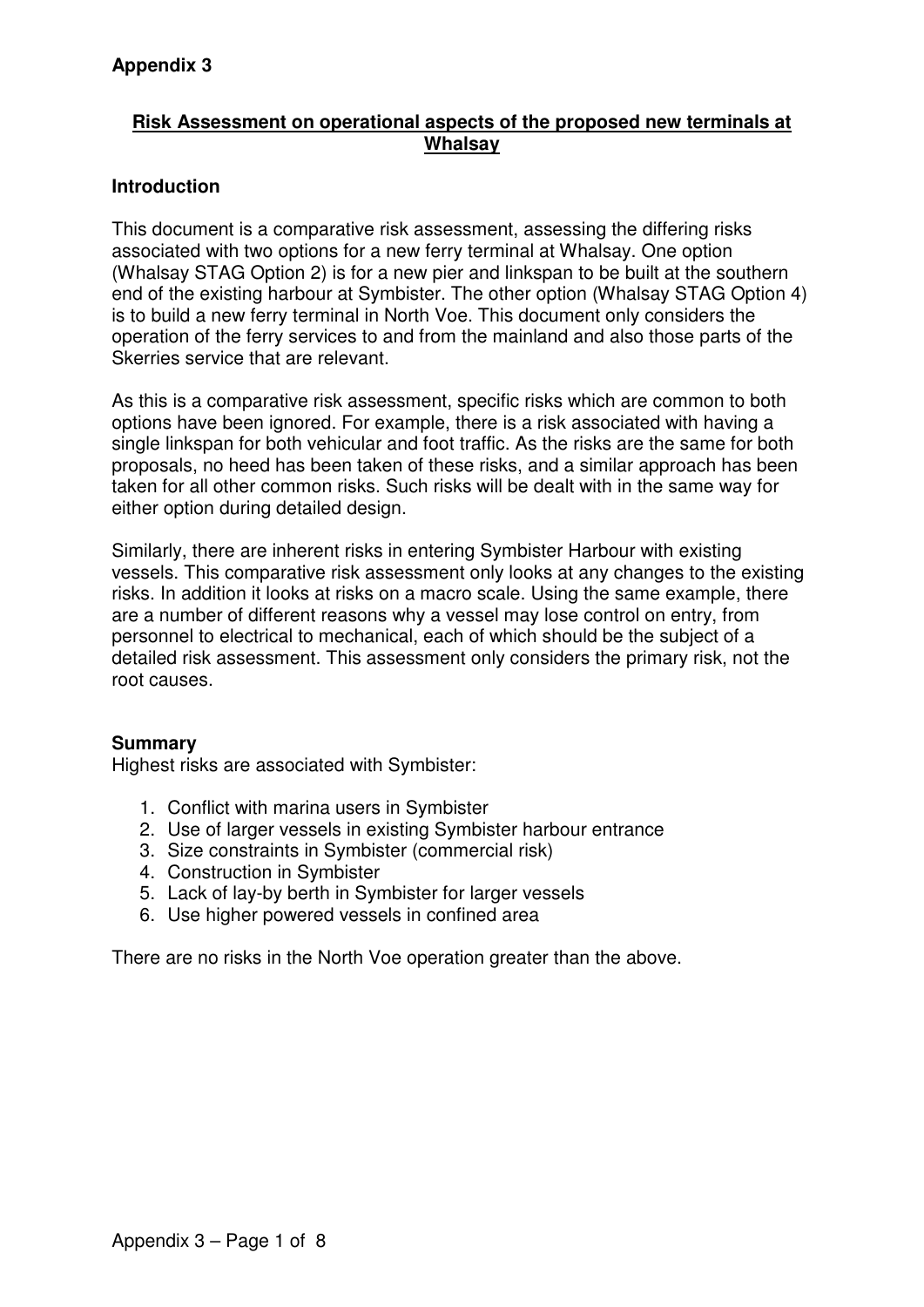### **Part 1 – operation at Symbister with existing vessels, Linga and Hendra and potential relief vessel, Thora**

Harbour entrance area – **no additional risks**

Berthing / linkspan area – **no additional risks** except:

#### a) Conflict with marina users.

Marina will be hidden behind new breakwater, especially with vessels with lower wheelhouses (Hendra and Thora). Requirement to turn on arrival or departure will still be needed. **Significant risk**. A control measure would to be include a traffic light system, manually activated by the ferry on entry to Symbister (arrival) or on departure from berth – such traffic lights to show red to the marina for a fixed time (about 2 minutes should be sufficient) (see note). **Risk reduced to moderate**.

#### b) Lay-by berth changed.

Subject to appropriate mooring arrangements, **no additional risks**. Would probably require one or more bollards to allow for no linkspan to secure to. Fendering on outer end may need remedial work as this berth has not been used overnight for many years.

c) New linkspan / pier primarily suitable for larger vessels. Sufficient bollards would be needed to cater for smaller vessels, particularly Linga to lay-up on overnight and Thora to use for a spring when needed. Risk would be **commercial moderate**  (delays in service) and **safety moderate** (damage to vessel etc) unless control measure implemented when both drop to **low**.

However, should be noted that locking mechanism at Toft / Ulsta is a mirror image of arrangements at the older piers (tooth on vessel rather than tooth on linkspan). This reduces the effectiveness on securing some vessels in the berth. **Risk is, therefore, moderate** if incompatible system.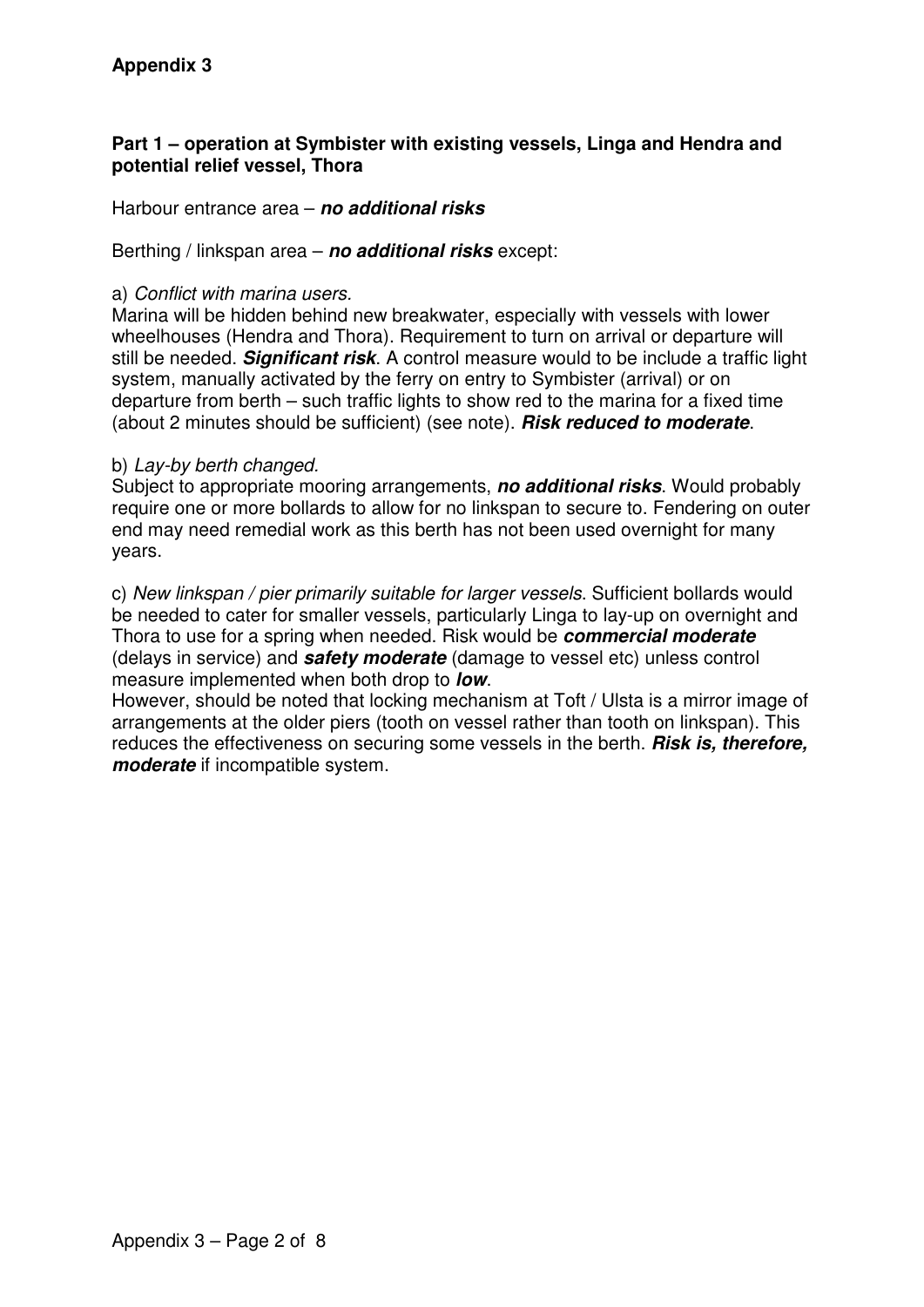### **Part 2 – operation Symbister with proposed 32 car sized ferry – assumptions made are use of a B600 type double-ended vessel.**

#### a). Conflict with marina users.

Marina will be hidden behind new breakwater, but larger vessel will have better visibility. Conflict time would be reduced if new vessel was double-ended. **Moderate risk**. A control measure would to be to include a traffic light system, as above. **Risk reduced to low**.

#### b) Entrance to harbour.

1) B600 type vessel is 28% wider than Linga and 80% longer. Harbour entrance is not going to be enlarged. For about 80% of the time there is a significant north-going tide across the entrance. Accordingly, the sheer effect of coming out of this tide will be significantly higher than for smaller vessels. To balance this, the B600 type is far more controllable than Linga. Under normal conditions risk is higher than for Linga, but **still low risk**. To mitigate risk, some weather conditions may require cancellation at an earlier stage than with existing vessels – Masters would have appropriate guidelines issued. **Risk is commercially low, but still higher** than with existing vessels.

2) However, any control or main engine failure at this point will reduce manoeuvrability significantly. Linga has three powered points for control; B600s have only two so machinery failure at this critical point would be significantly greater than for existing vessels. However, to balance, B600s have proved reliable, but **risk is still moderate**.

3) Width of B600 type is greater and will allow less room for other harbour users to get past. Control measures are twofold, firstly the traffic light system mentioned earlier and secondly to gain agreement from harbour users to limit activity around ferry arrival / departure times, particularly the start times of regattas. With these controls in place and anticipated frequency **additional risks are low**. 4) noted that visibility from B600 type vessels is better than Linga – this will reduce near-miss potential below that of Linga.

#### c) Swinging area

1) Conflict with other harbour users. Risk is greater as the concentration of the Master and Mate will be on berthing and a small vessel exiting the marina may not be seen in time. This will be mitigated by the traffic light scheme, but only to an extent. Once this close into the harbour, room for manoeuvre will be very restricted. **Risk must remain as moderate** even with appropriate procedures in place.

#### d) Berth, in service.

1) If new berth to similar design to Toft / Hamarsness then **risks no greater than existing** once on berth.

2i) Noted that wash from thrusters at Ulsta is significant. This would pose a risk to any ferry berthed in old berth. Distance needs to be sufficient to allow wash to dissipate – existing plan should give adequate distance but ferry Masters on older vessels need to be aware to ensure moorings are appropriate. **Risk is considered to be low to laid up vessel safety** but see 2ii below.

2ii) Noted that wash from thrusters at Ulsta / Toft (open waters) reaches 2 x ships length even with engines at idle. Effects within a confined harbour will be greater **–**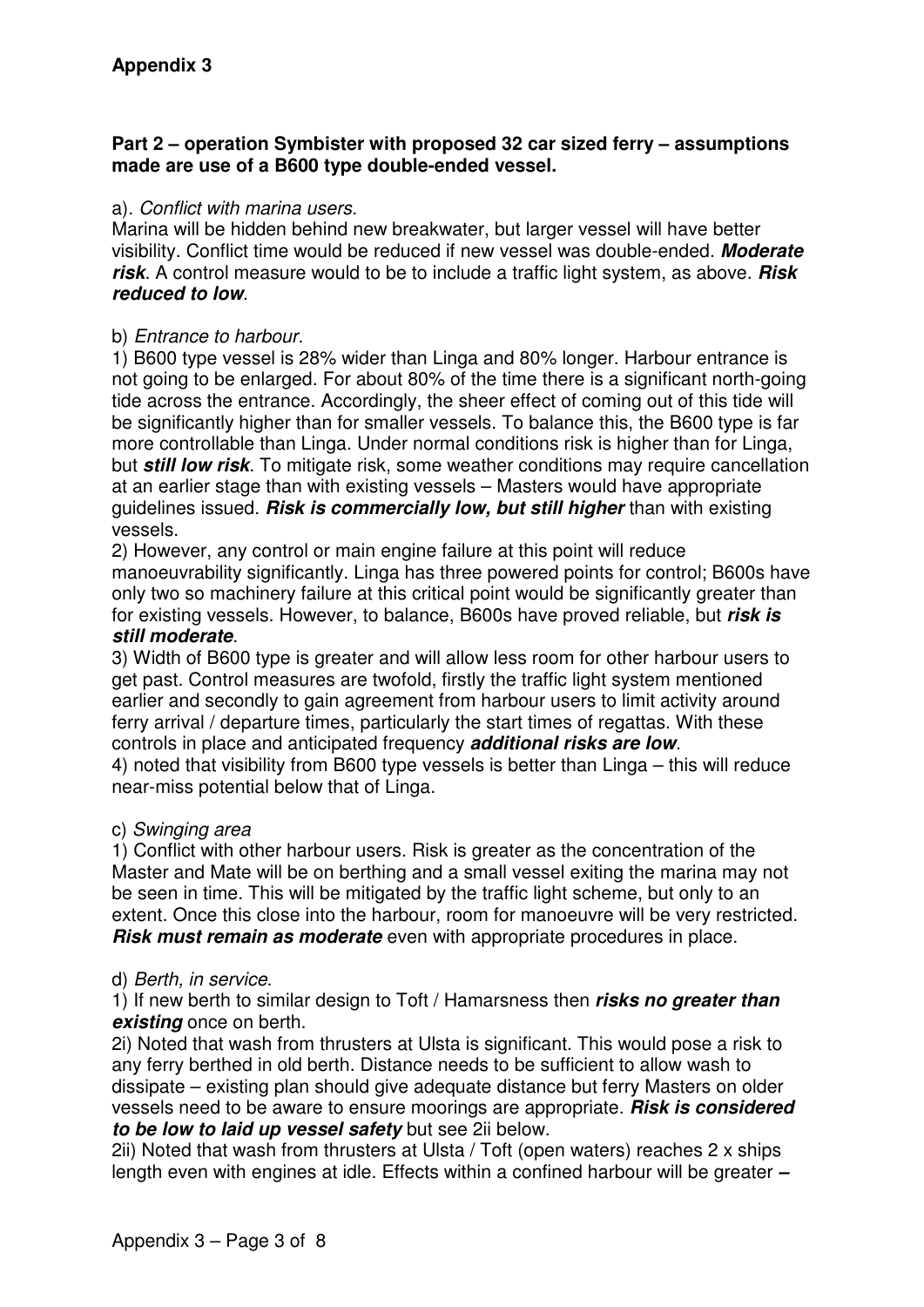# **Appendix 3**

**risk is substantial** that there will be undermining of existing structures. In particular, the strength of the existing ferry pier is believed to be poor – significant costs may be incurred in future years keeping this pier under repair. It is also possible that laid up vessels will range to an extent that may damage the vessel. This **risk is moderate**, but could be reduced to low with appropriate fixed fendering – a significant cost. 3) New pier of solid construction. This will have the effect of reflecting thrust back to vessels when berthing, causing a "cushion" effect. See also 4 below. 4) New pier of solid construction. When vessels depart, especially in weather

conditions requiring more power, wash will not be able to escape as at Ulsta / Toft. This wash will have to be dissipated by the slope under the linkspan and in the area between the new and old ferry piers. There will be **significant risks** to the structural integrity of the new pier, the ramp supports and other areas close to the linkspan.

#### **Part 2A – operation Symbister with proposed larger ferry – but new vessel not double ended owing to fears over sea-keeping ability outside Symbister.**

As part 2 above except:

#### a) Swinging area

A non-double ended vessel would require to swing, either on berthing or departure. Swinging area is restricted to a marginally larger area than at present. Accordingly, as Linga is already close to the limit, any new vessel would be significantly constrained in size. **Commercial risk is high** as STAG process indicates the need for future vessels to be in the B600 size range. **Safety risk is significant** of grounding (control failure, poor weather). This may be reduced by a high level of machinery / control redundancy but would still remain a significant risk owing to the speed that a failure can occur. This risk may be mitigated by having a tug available – this would be commercially unacceptable. The risk is still significant risk in relation to marina users, **possibly mitigated to low** if traffic light system is well policed. It should be noted that a new EU B vessel may not be able to be built small enough to be able to turn within the proposed harbour. There are no other UK operators of EU B vessels less than about 50m. It should also be noted that SOLAS 2009 has been introduced recently, this new stability criteria, whilst new, does seem to be easier to comply with the bigger the vessel, thus mitigating against small vessels.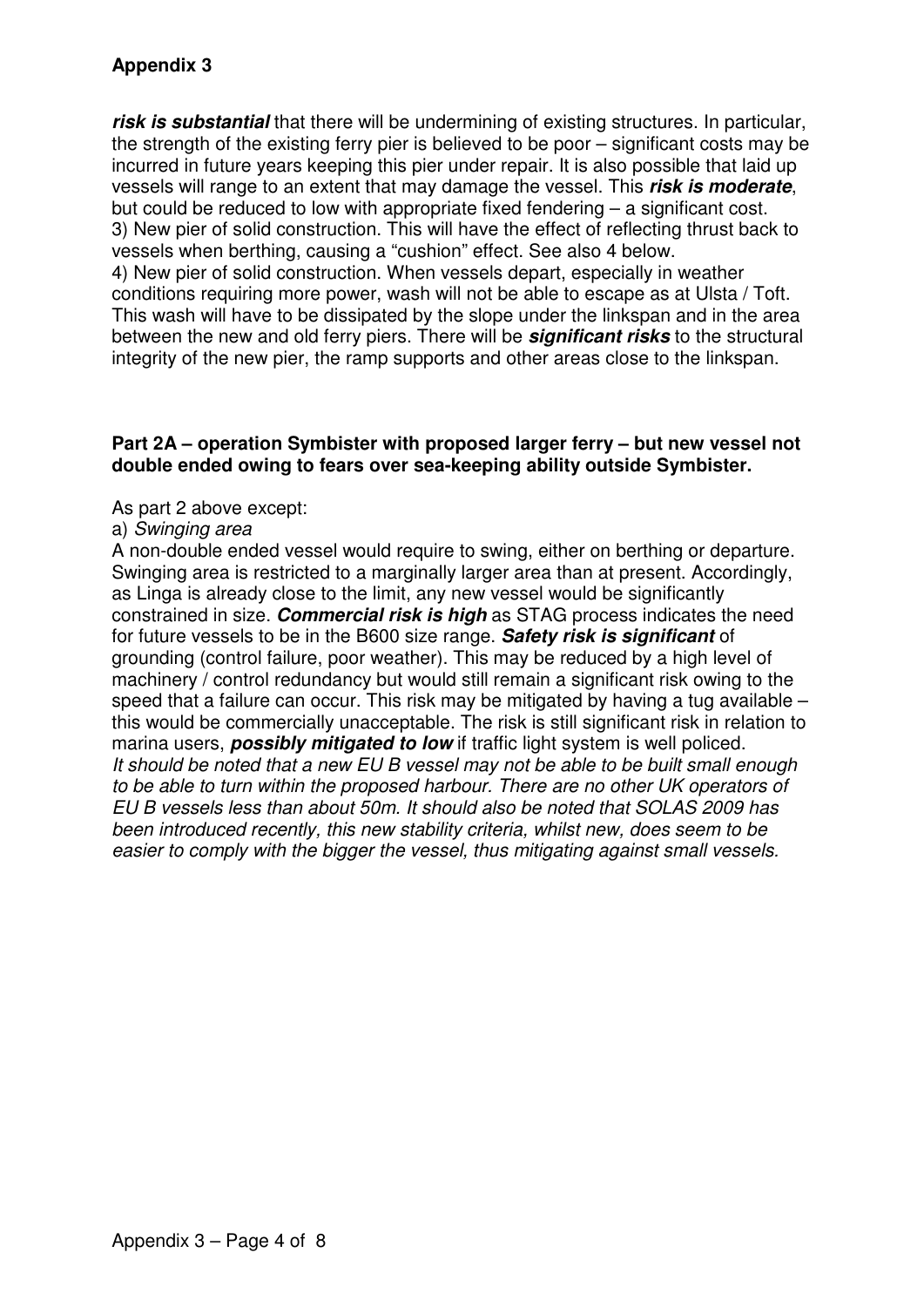### **Part 3 – operation at North Voe with existing vessels, Linga and Hendra and potential relief vessel, Thora**

### a). Entrance to port area.

1) Waves, sea.

These will reduce visibility of any small craft. However, entrance wide so **risk is low** (see also f below).

Mathematical modelling undertaken by Wallingford shows that 1 year waves at the entrance to North Voe are generally comparable to those at the entrance to

Symbister. Variations are that waves at North Voe are less for north to east winds, the same round to south, marginally worse for south, SW to north the same. Accordingly **risk is no greater** than Symbister.

Same modelling on the 100 year shows marginally greater wave height from SE to south and similar from SSW to west. In such winds it is unlikely that ferries would be operating **so effective risk is no greater**.

2) Waves, swell

As a above

Following swell will reduce manoeuvrability of vessels, but if risk is significant it is likely that ferries will not operating. **Risk is no greater than Symbister**.

3) Wind, short term with minimal wave effect

Potentially could affect vessels, particularly Linga with greater windage. However, entrance wider than Symbister so **risk is no greater**.

4) Other port users

It is known that some children use the North Voe for recreational sailing. Unlikely that these will go as far as the entrance, but they could be difficult to see in poor conditions, primarily fog/mist as they would be unlikely to be out in high winds. **Risk**  *low*, but politically sensitive. **Risk can be further reduced** by laying some small buoys to the south of the dredged area to indicate safe waters and putting in place a direction to port users.

5) Fish farm activities

Existing southernmost two polar circles will impede easy access to North Voe. Agreement is believed to be in place to move or remove these. Assuming these are removed **risk is minimal**.

6) Control failure

There is minimal cross tide at the breakwaters. The entrance is far wider. Accordingly **risk is lower** than at Symbister.

## b). Berthing area

1) Waves, sea.

a) Mathematical modelling shows worst direction for 1 year waves will be west to NW winds. These will still be well within operational limits. Even the 100 year directions modelled do not show wave heights outwith limits. The physical modelling shows that wave heights at the berth are marginally higher than Symbister (0.32m compared to 0.26m) although no modelling was done with northerly sector winds / waves. **Risks are no greater than Symbister**.

b) Wind – westerly winds are likely to be less attenuated than in Symbister, but northerly will be more attenuated. However, smaller vessels will have some protection from the breakwaters so **risk is only marginally higher than Symbister**.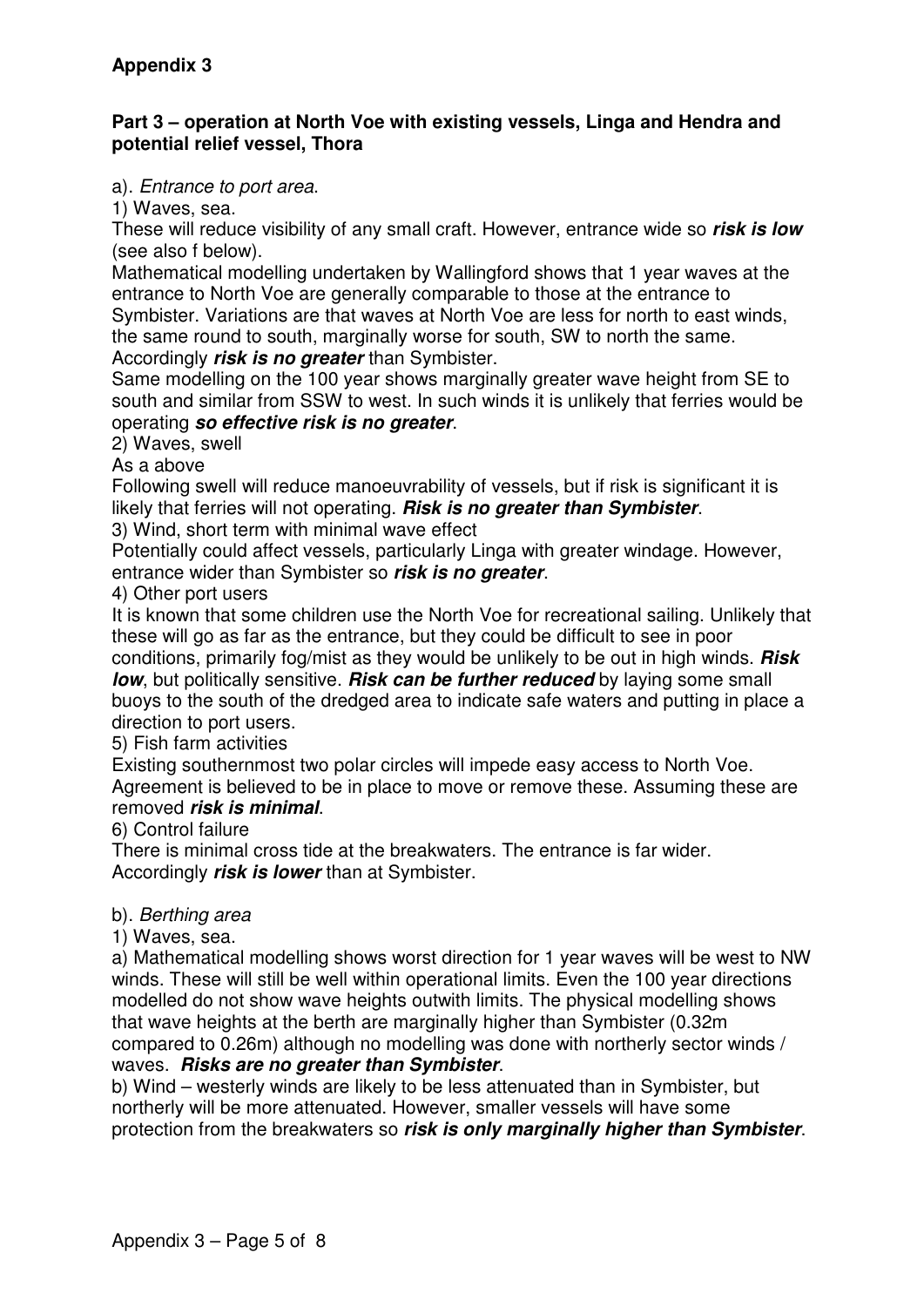#### **Part 4 – operation North Voe with proposed 32 car sized ferry – assumptions made are use of a B600 type double-ended vessel.**

As Part 3 above, except that effect of wind waves and swell waves will be lessened **the risk is lower than at Symbister**.

In respect of wind alone, larger vessels will have greater windage in the berth. However, mooring system can be made to suit so long as pier / bollards etc are of adequate strength. **Risk marginally higher than Symbister**.

### **Part 5 – operation at Symbister with Skerries vessel, Filla**

Concerns are as Parts 1 and 2 above except:

a) Swinging area. Filla still requires to swing in the harbour prior to berthing. Swinging area is marginally larger so grounding **risk is slightly less** than at present. However, risk of marina traffic not seeing Filla in time is **increased to a moderate risk**. This can be mitigated to a **low risk** with the installation of traffic lights.

## **Part 6 – operation at North Voe with Skerries vessel, Filla**

As Part 1 above. Vessel will require to swing, but **risk is minimal**, and certainly less than exists at Symbister (present or proposed).

## **Part 7 – operation during build process at Symbister**

a) Removal of existing marina. Unless parts split away when being moved / taken ashore, minimal risk. If some floating parts foul ferries then risk is significant. Can be mitigated by appropriate time planning to a **low risk**.

B i) Dredging. Depends upon method. If a fixed barge (spudded in or similar) then location can be kept as clear of ferry path as possible. Some time will require barge to be in vicinity of existing swinging area. This will require changed approach methods, involving greater time running astern. **Risk will be increased**, but can be mitigated against by ensuring dredging is done during better weather periods. b ii) If dredging is done from an anchored barge or a free floating specialist dredger, then control of barge / dredger could be compromised by interaction. Can be mitigated by ensuring dredging done at night / in fair weather / timed to allow for ferry service. Other mitigation measures would be good communications, dredging plan known and agreed by all parties etc. **Risk will be increased**. Commercially it may be a consideration to tweak timetables to allow longer periods between ferries – **commercial risk of alienating ferry users**.

c) Pier construction. Assuming pier will primarily be built from barges, then access to existing ramp will be compromised. Risks can be mitigated by works being done at night / in fair weather / timed to allow for ferry service. See b ii above. However, residual **risk will be increased to moderate**.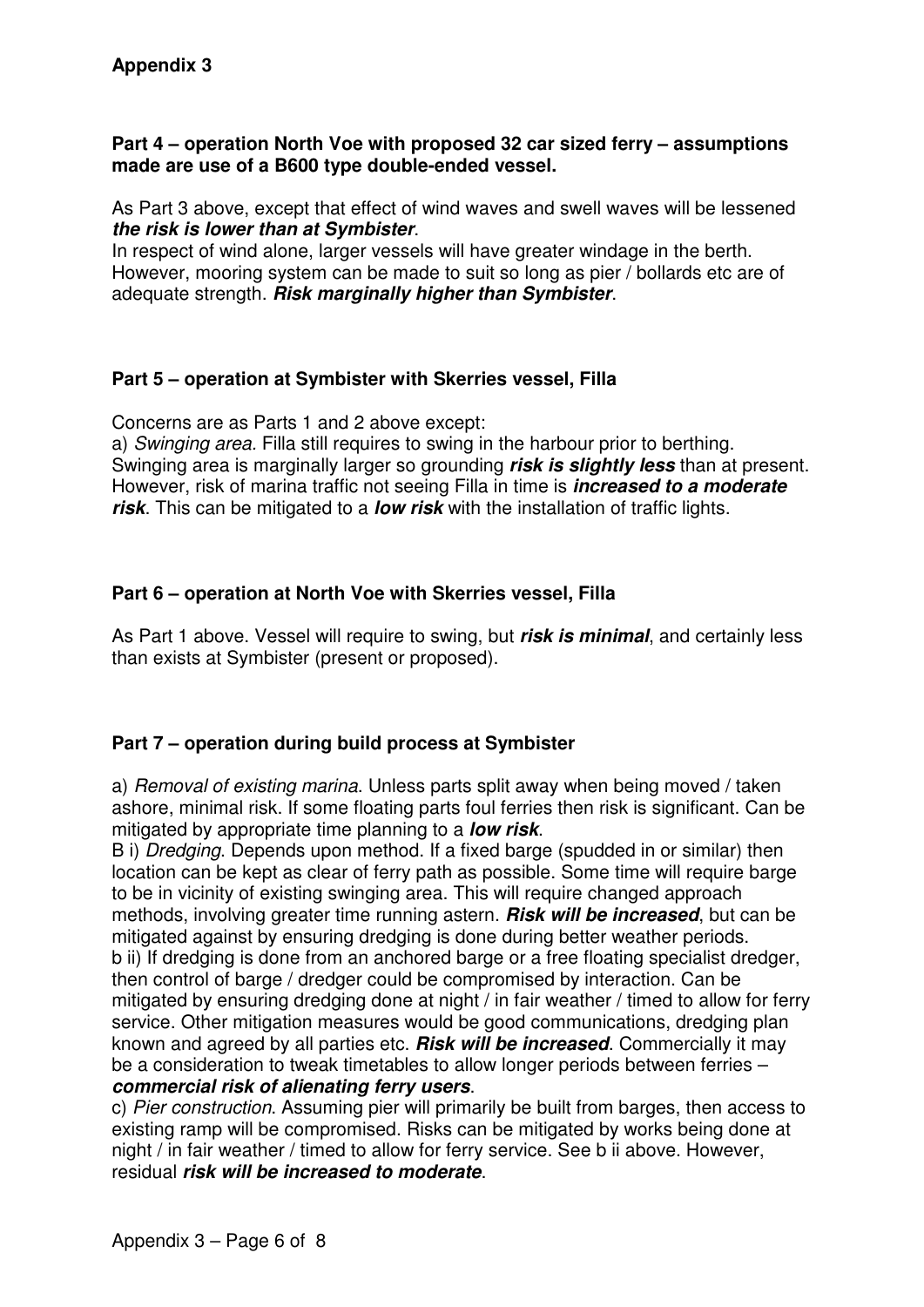d) Marina construction. No effect on existing ferry service if undertaken after bulk of new pier built.

e) Linkspan construction. Will require significant plant. Only safe way to undertake this will be to undertake works when no ferry operating from old linkspan (suggest passenger service only allowing say 1900 Sat evening to 0700 Monday morning window for installation – if this is sufficient time span). **Otherwise the risk is significant**.

f) Marshalling area construction. Land reclamation will be close to existing linkspan and any error by contractors could damage the fragile foundations of the existing linkspan. **Significant commercial risk**. Reclamation area will encroach on existing car lanes. Good planning will be necessary and there will be times when existing marshalling area will be compromised. **Moderate commercial risk**.

# **Part 8 – operation during build process at North Voe**

**No significant additional risks** to ferry services. It is noted that there may be additional sea-going traffic in the vicinity of Symbister Harbour entrance, but this is not believed to be a risk beyond normal operations.

# **Part 9 – overnight lay-by / lay-by for repairs - Symbister**

a) Old ferry pier, existing vessels. Assuming old ramp removed, additional bollards will be required to ensure safe mooring at existing ferry berth. At outer berth additional bollards may be required, additional fendering may be necessary as this berth has not been used for years. **Additional risk is minimal** if appropriate works are undertaken.

b) Old ferry pier, south face and new pier, north face. Presently there is a commercial risk in that no berths are formally allocated for exclusive ferry usage. This **commercial risk could be reduced** by formally getting agreement from the Harbour Authority to allocate these to exclusive use of Ferry Services.

c) New ferry pier, all vessels. Design to be broadly per Toft / Ulsta – if so **minimal risk**. (see Part 1c above)

d) Larger ferry repairs. Not possible to use operating pier. Too long to use old ferry pier. Therefore would require to use a commercial pier in Symbister. This may well not be available. Alternate would be to take vessel to Vidlin / Toft / Sellaness. This may not be possible. **Significant commercial risk** as only safe berth is operational berth, thus blocking ferry service. To reduce this commercial risk, the only alternative would be to move the vessel to Lerwick or Sellaness, probably using a tug to give sufficient control. **This would still be a moderate risk** and have a commercial consequence.

e) Larger ferry routine maintenance. This is presently done on all routes by lying alongside on one day or part day a week. This would not be possible, resulting in no window for routine maintenance or in having larger windows and using Sellaness etc. **Moderate commercial risk**.